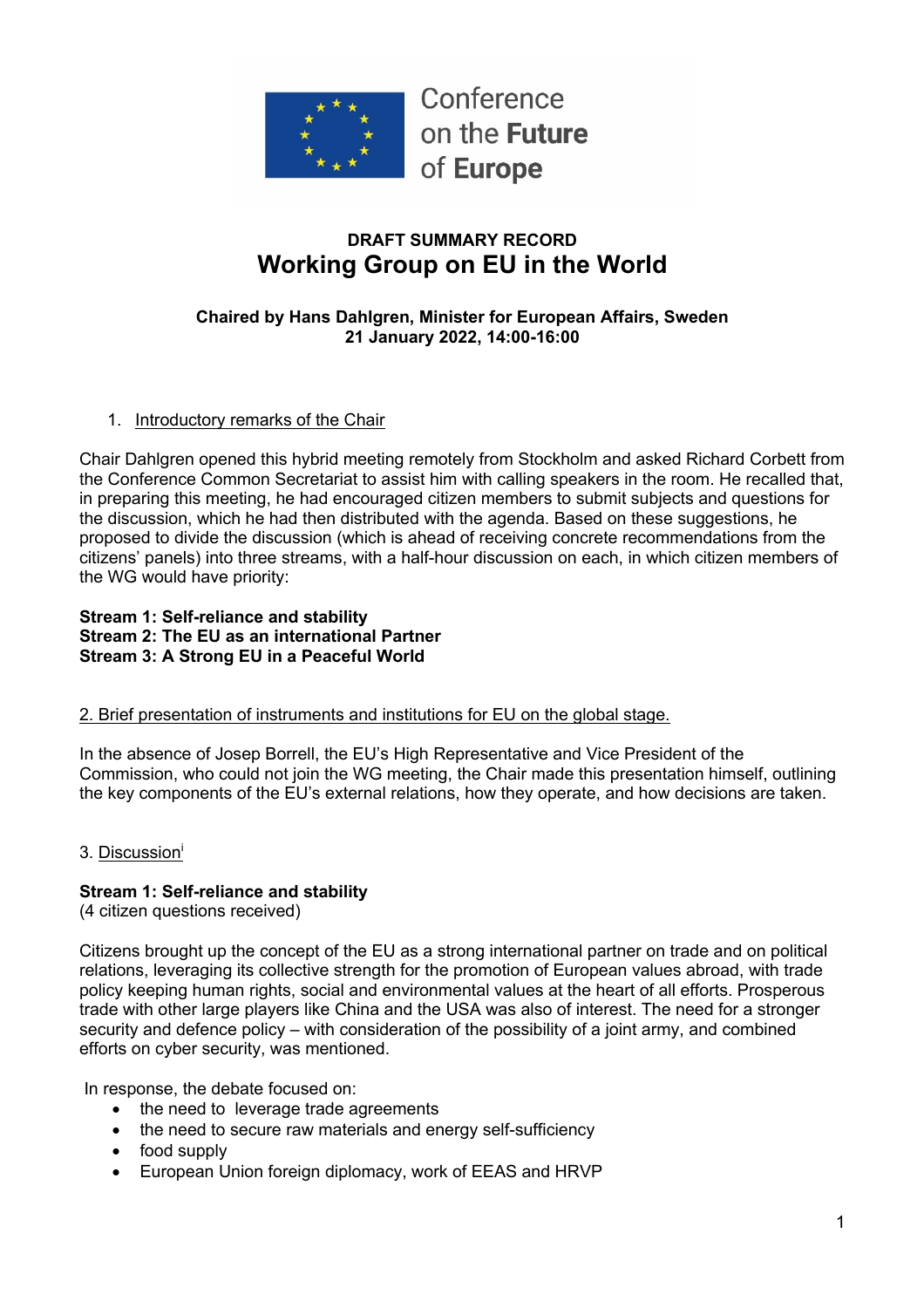

Conference on the Future of Europe

Chair Dahlgren summed up the discussion by recalling that the landing zone is supposed to be a report that will reflect what the citizens have been contributing. It should be current and be based on what the citizens have raised

# **Stream 2: EU as an International Partner**

(2 citizen questions, Values and standards focused)

Citizens brought up the need for monitoring and ensuring existing rules are better respected. They also reflected on the need for more expert opinions to better inform citizens on certain topics.

In the debate, several objectives were emphasised:

- The EU can bring about international change as a global actor (Paris Climate Change agreement example of EU being able to use its collective strength to sway US and China). Trade agreements can also be used to promote change and better adherence to protection of basic human rights
- Leading by example, taking the Green Deal seriously and not falling short of its commitments
- A rules based international order must be at the heart of EU objectives
- The EU should leverage its regulatory powers as a global standard setter
- The EU must act globally but also at regional and neighbourhood levels

The Chair concluded stream 2 with this reflection: There were many ways to promote EU values in the global arena, but one challenge is that few people are aware of them all.

# **Stream 3: A strong EU in a peaceful world**

There was a continued citizen interest in Frontex – its function and how it can be further utilized. In the debate, WG members underlined in particular:

- The need for common positions in multiple areas like tax and business regulation
- The importance of engaging the Western Balkans
- The need to take in new members and further expand Schengen.
- The need for an EU defence force, and/or to strengthen work with NATO, or simply to establish an EU defence fund and a rapid deployment capacity
- The need for QMV to expedite decision-making and to avoid the EU being paralysed by the need for unanimity

#### 4. Concluding remarks of the Chair

Chair Dahlgren thanked WG members, and especially the citizen members, for their contributions.

In response to a suggestion that recommendations should be classified ("traffic light" system) in accordance with how easy they would be to implement, he said he will take this idea with him to the Executive Board where this will be discussed, but he also highlighted the difficulties in reaching agreement on such classifications. He again stressed the need for citizen representatives to take up more space in this debate.

He announced that the final European Citizens' Panel on this subject will be held in Maastricht on 11, 12 and 13 February – the panel will then finalise its recommendations for presentation in the following Plenary. Friday 11 March is the next meeting of this working group. We will use the